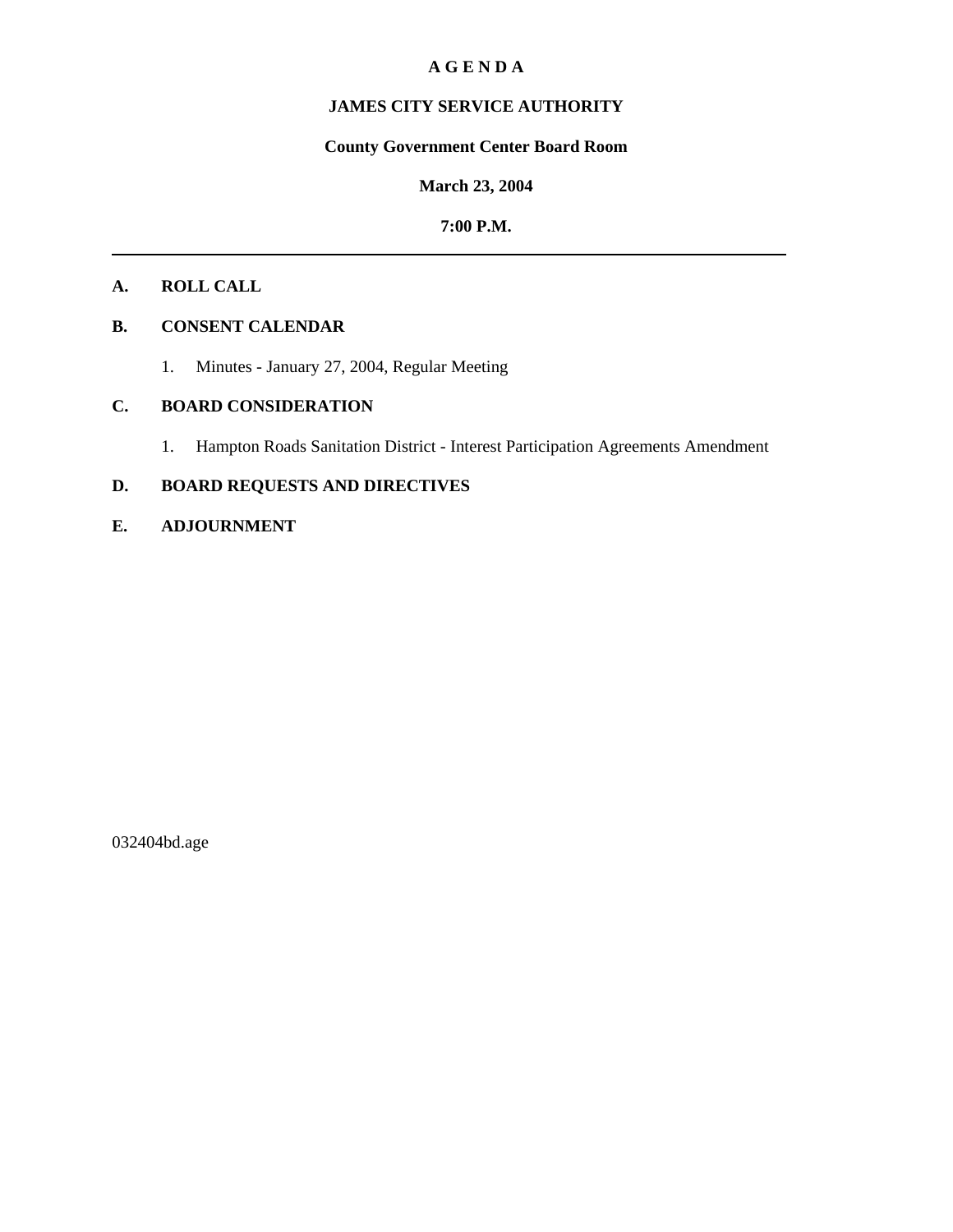# **AT A REGULAR MEETING OF THE BOARD OF DIRECTORS OF THE JAMES CITY SERVICE AUTHORITY, JAMES CITY COUNTY, VIRGINIA, HELD ON THE 27TH DAY OF JANUARY 2004, AT 7:00 P.M. IN THE COUNTY GOVERNMENT CENTER BOARD ROOM, 101 MOUNTS BAY ROAD, JAMES CITY COUNTY, VIRGINIA.**

# **A. ROLL CALL**

Jay T. Harrison, Sr., Chairman John J. McGlennon, Vice Chairman M. Anderson Bradshaw Bruce C. Goodson Michael J. Brown

Sanford B. Wanner, Secretary Frank M. Morton, III, County Attorney Larry M. Foster, General Manager

# **B. CONSENT CALENDAR**

Mr. McGlennon made a motion to adopt the item on the Consent Calendar.

The motion passed by a unanimous voice vote.

1. Organizational Meeting Resolution

# **R E S O L U T I O N**

## ORGANIZATIONAL MEETING OF THE BOARD OF DIRECTORS

- WHEREAS, the Board of Directors of the James City Service Authority, James City County, Virginia, is desirous of establishing rules for the conducting of its business for the year of 2004.
- NOW, THEREFORE, BE IT RESOLVED by the Board of Directors of the James City Service Authority, James City County, Virginia, that the following rules shall apply for the year 2004.
	- 1. Regular meetings of the Board shall be held following the second Board of Supervisors' meetings each month. The meetings shall be held following the 7:00 p.m. Board of Supervisors' meeting. In August and December when there is only one Board of Supervisors' meeting, a Board meeting can be scheduled if needed.
	- 2. The Board shall, for parliamentary purposes, follow Robert's Rules of Order and more specifically those provisions which pertain to the conduct of Business in Boards, Newly Revised, 1981 at p. 404 as follows: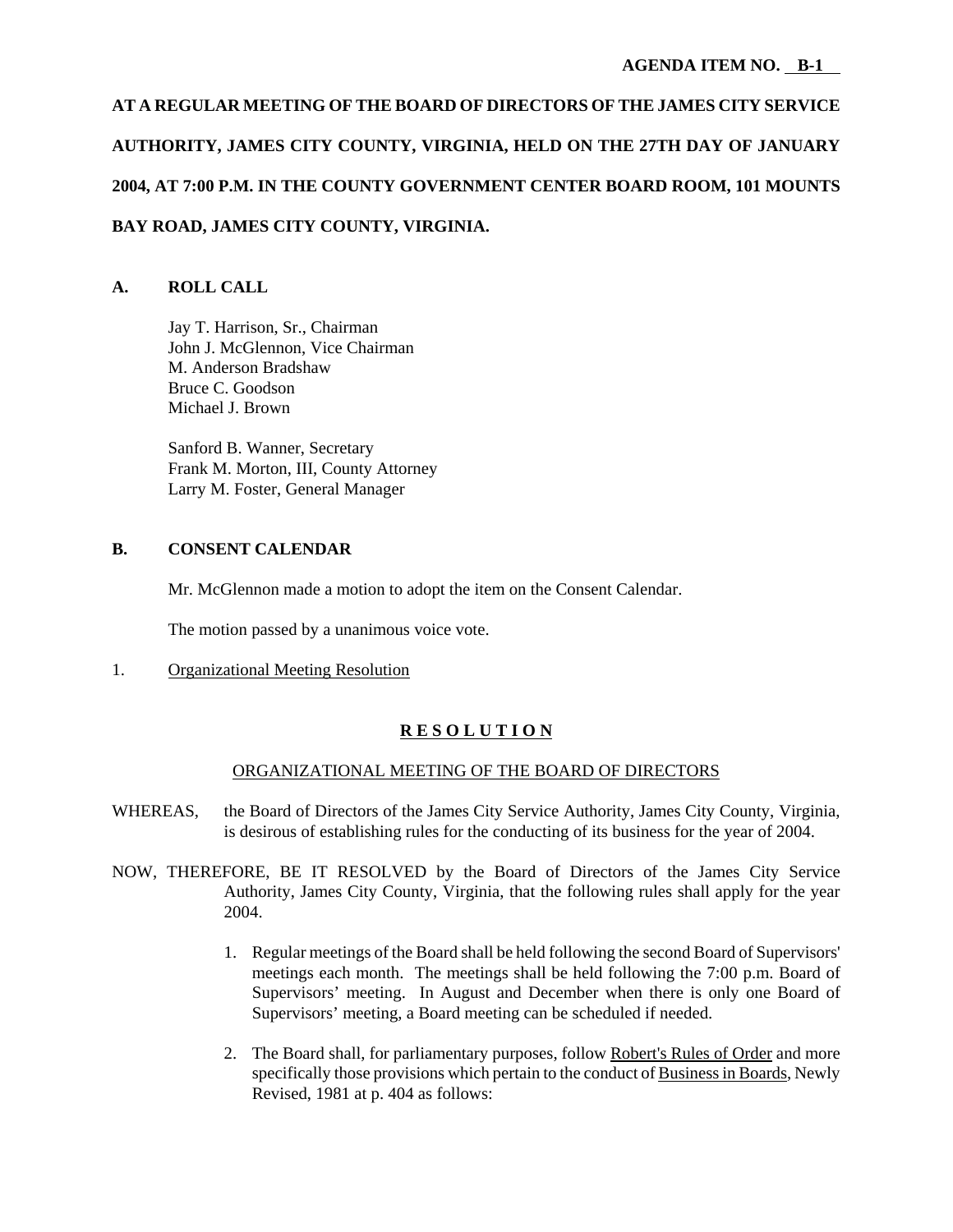- a. Members are not required to obtain the floor before making motions or speaking, which they can do while seated.
- b. Motions need not be seconded.
- c. There is no limit to the number of times a member can speak to a question, and motions to close or limit debate generally should not be entertained.
- d. Informal discussion of a subject is permitted while no motion is pending.
- e. The Chairman can speak in discussion without leaving the chair; and can make motions and votes on all questions.

#### 2. Minutes - January 13, 2004, Organizational Meeting

#### **C. BOARD CONSIDERATIONS**

#### 1. Setting a Public Hearing – FY 05-06 Utility Rates

Mr. Larry M. Foster, General Manager of the James City Service Authority, requested the Board set a Public Hearing for April 27, 2004, for proposed utility rate changes.

The Board and staff discussed the rate change alternatives and the consensus of the Board was to preserve the residential water rate for the first block and increase the second and third blocks.

Mr. Brown made a motion to adopt the resolution with the amendment that the rates reflect the Board's consensus and FY 06 rates reflect the FY 05 rates.

The Board discussed the motion.

Mr. Brown accepted the Board's recommendation that reference to the FY 06 rates be removed.

Mr. Brown made a motion to adopt the resolution with the amendment that the rates for FY 05 reflect the Board's consensus and that reference to FY 06 be removed.

On a roll call vote, the vote was: AYE: Bradshaw, Goodson, Brown, McGlennon, Harrison (5). NAY: (0).

#### **R E S O L U T I O N**

#### SETTING A PUBLIC HEARING - FY 05 UTILITY RATES

- WHEREAS, the Board of Directors of the James City Service Authority desires to set a Public Hearing for proposed utility rate changes to the Regulations Governing Utility Service.
- NOW, THEREFORE, BE IT RESOLVED by the Board of Directors of the James City Service Authority, James City County, Virginia, that the Board of Directors will hold a Public Hearing on April 27, 2004, and request staff to review Section 32, General Rate Policy and Rate Schedule, Regulations Governing Utility Service and make changes to the rates, fees, and charges, are summarized below, which will become effective July 1, 2004, if adopted: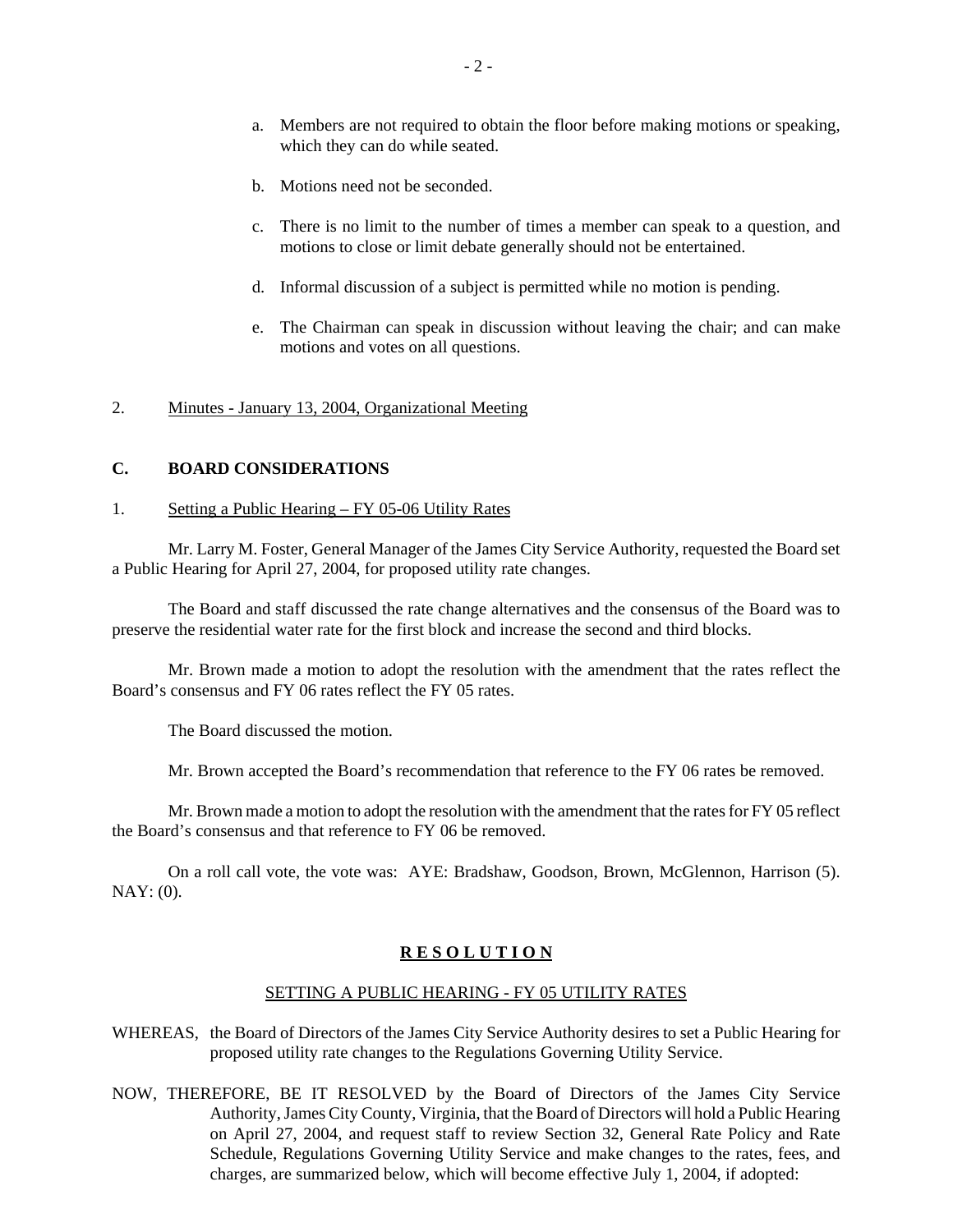|                                              | FY 04                         | <b>FY 05</b>         |
|----------------------------------------------|-------------------------------|----------------------|
| <b>Quarterly Consumption</b>                 | <b>Current Rate</b>           | <b>Proposed Rate</b> |
| 1st Block:                                   | \$2.30 per $1,000$ gallons    | No Change            |
| Less than 15,000 gallons                     | $($1.72$ per 100 cubic feet)  |                      |
| 2nd Block                                    |                               |                      |
| More than 15,000 gallons but less            | \$2.60 per $1,000$ gallons    | \$2.71               |
| than $30,000$ gallons                        | $$1.95$ per 100 cubic feet)   | $(\$2.03)$           |
| 3rd Block                                    | \$7.45 per 1,000 gallons      | \$7.60               |
| More than 30,000 gallons                     | $(\$5.57$ per 100 cubic feet) | $(\$5.69)$           |
| 2. Nonresidential Water Retail Service Rate: |                               |                      |
| <b>Flat Rate</b>                             | \$2.60 per $1,000$ gallons    | \$2.70               |
|                                              | $$1.95$ per 100 cubic feet)   | $(\$2.02)$           |
| 3. Sewer Retail Service Rate:                |                               |                      |
| <b>Flat Rate</b>                             | \$2.50 per 1,000 gallons      | \$2.70               |
|                                              | $$1.87$ per 100 cubic feet)   | $(\$2.02)$           |
|                                              |                               |                      |

#### **1. Residential Water Retail Service Rate (Inverted-Block Rate):**

BE IT FURTHER RESOLVED, that the proposed amendments be made part of this resolution.

# 2. Setting a Public Hearing – Amendment to the Regulations Governing Utility Services – Establishment of a Rate Equalization Fund

Mr. Larry M. Foster, General Manager of the James City Service Authority, requested the Board provide staff guidance to set a Public Hearing on April 13, 2004, on a proposed Rate Equalization Fund for development of independent water systems constructed after the date of approval of the amendment to the Regulations Governing Utility Service establishing the provisions for the fund.

The Board and staff discussed the options and which option would provide the ability for the Authority to quickly recover costs.

The Board reached a consensus on Option 1, whereby the developer will pay \$4,000 for each lot or dwelling unit at the time of subdivision/site plan approval.

Mr. McGlennon made a motion to advertise a Public Hearing for April 13, 2004, to establish a Rate Equalization Fund, whereby a developer will pay \$4,000 for each lot or dwelling unit at the time of subdivision/site plan approval.

On a roll call vote, the vote was: AYE: Bradshaw, Goodson, Brown, McGlennon, Harrison (5). NAY: (0).

#### **D. BOARD REQUESTS AND DIRECTIVES**

Mr. Goodson recommended the policy be established for the disposal of the proceeds within the Rate Equalization Fund if no longer needed.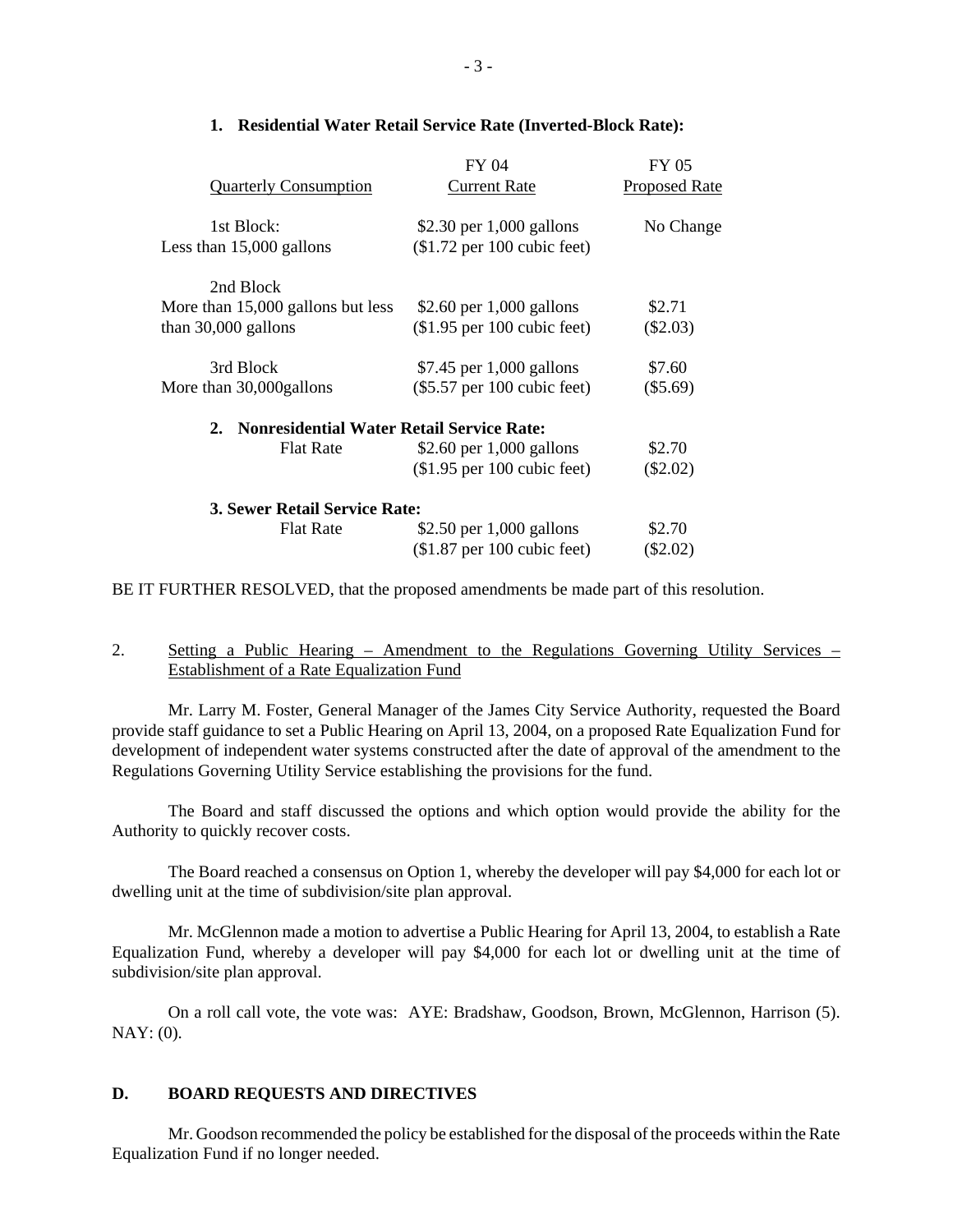## **E. ADJOURNMENT**

Mr. Brown made a motion to adjourn.

The motion passed by a unanimous voice vote.

Mr. Harrison adjourned the Board at 7:50 p.m.

Sanford B. Wanner Secretary to the Board

\_\_\_\_\_\_\_\_\_\_\_\_\_\_\_\_\_\_\_\_\_\_\_\_\_\_\_\_\_\_\_\_\_

012704bd.min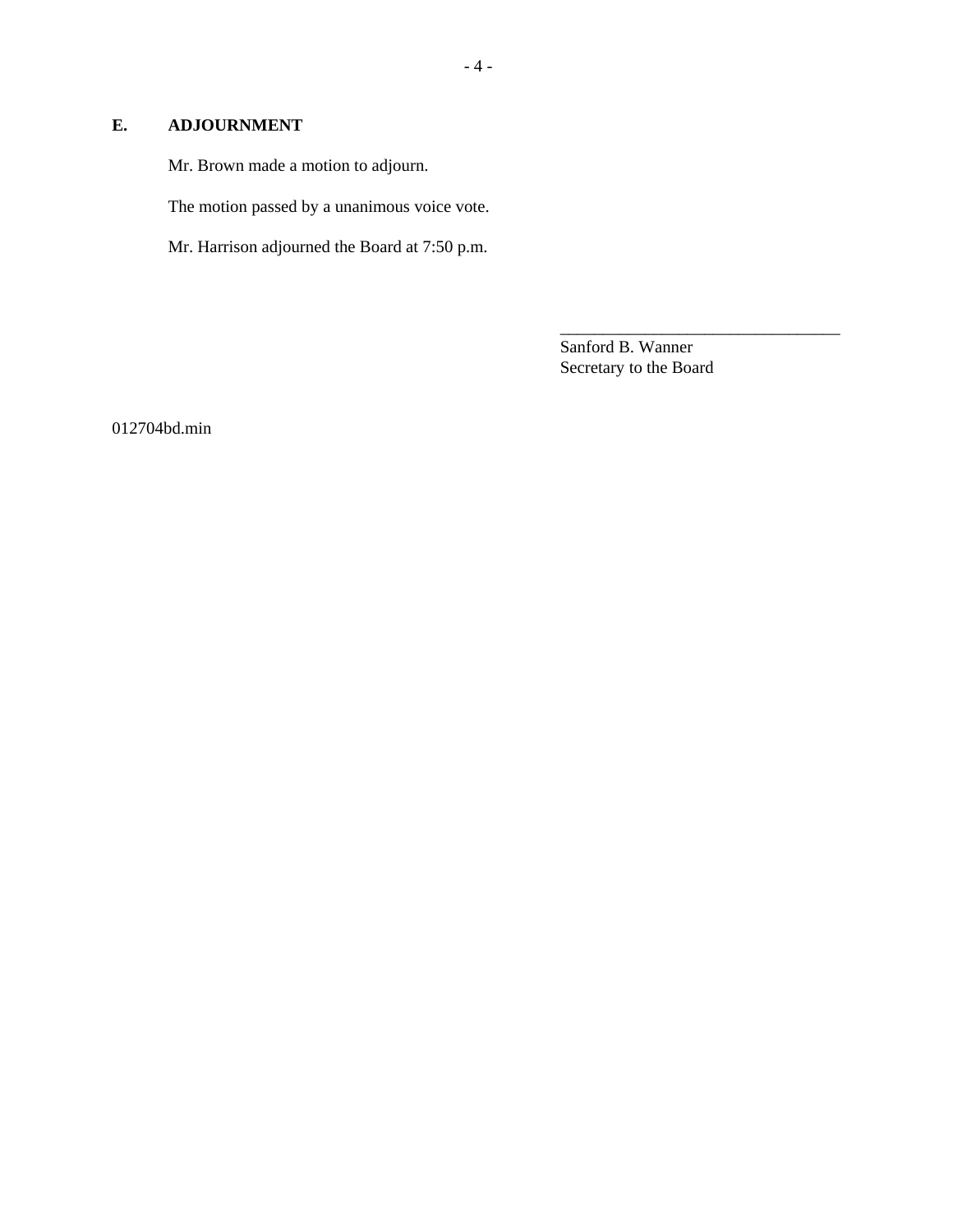# **M E M O R A N D U M**

DATE: March 23, 2004 TO: The Board of Directors FROM: Larry M. Foster, General Manager, James City Service Authority

l

SUBJECT: Hampton Roads Sanitation District - Interest Participation Agreements Amendment

The James City Service Authority (JCSA) has three Interest Participation Agreements with the Hampton Roads Sanitation District (HRSD). Interest Participation Agreements are used when a local government desires to have HRSD install a wastewater interceptor to serve a new area prior to HRSD's plans to install the interceptor.

The Agreements, in essence, act as a financial incentive for HRSD to install a sewerage interceptor earlier than otherwise planned. The Agreements provide for the participating local governing body to pay, at an agreedupon interest rate, on the capital costs of the desired project. The Agreements also provide that 70 percent of all service fees collected from those served by the interceptor be credited to the interest costs of the Agreements until the service fee credit exceeds the interest costs for three consecutive quarters.

The JCSA has three Interest Participation Agreements with HRSD. The Agreements include the following:

- North Trunk C Lightfoot area along Route 60 and Lightfoot Road;
- North Trunk D Lightfoot area to Stonehouse Commerce Center via Rochambeau Highway; and
- Monticello Interceptor Strawberry Plains Road to Monticello Avenue (Extended) at Greensprings Plantation Drive.

The North Trunk C Agreement is a joint agreement with York County that provided for the extension of HRSD sewer service in the Lightfoot Corridor. The revenue requirements for the JCSA's portion of the Agreement have been met. Because York County's revenue requirements have not been met, the Agreement is still in place.

The North Trunk D Agreement provided for the extension of an HRSD interceptor to the Stonehouse Development. The JCSA has a separate agreement with the Stonehouse developer providing for the reimbursement to the JCSA of the interest expense associated with the Interest Participation Agreements.

The Monticello Interceptor Agreement provided for a HRSD force main to be extended along Monticello Avenue (Extended) to divert sewerage flows away from a force main on Jamestown Road. The sewerage flows in the Jamestown Road force main were predicted to exceed capacity in the near future.

The interest rate for the three original Agreements was established at six percent. To take advantage of the recent favorable interest rates, HRSD has refinanced the loans associated with the above Agreements. The new rate is 3.6 percent, which will substantially reduce the interest expense. An amendment to the original Agreements is necessary to affect the new interest rate.

Staff recommends that the Board approve the attached resolution authorizing the Chairman to sign the documents necessary to amend the Interest Participation Agreements with HRSD in order to affect the reduced interest expense.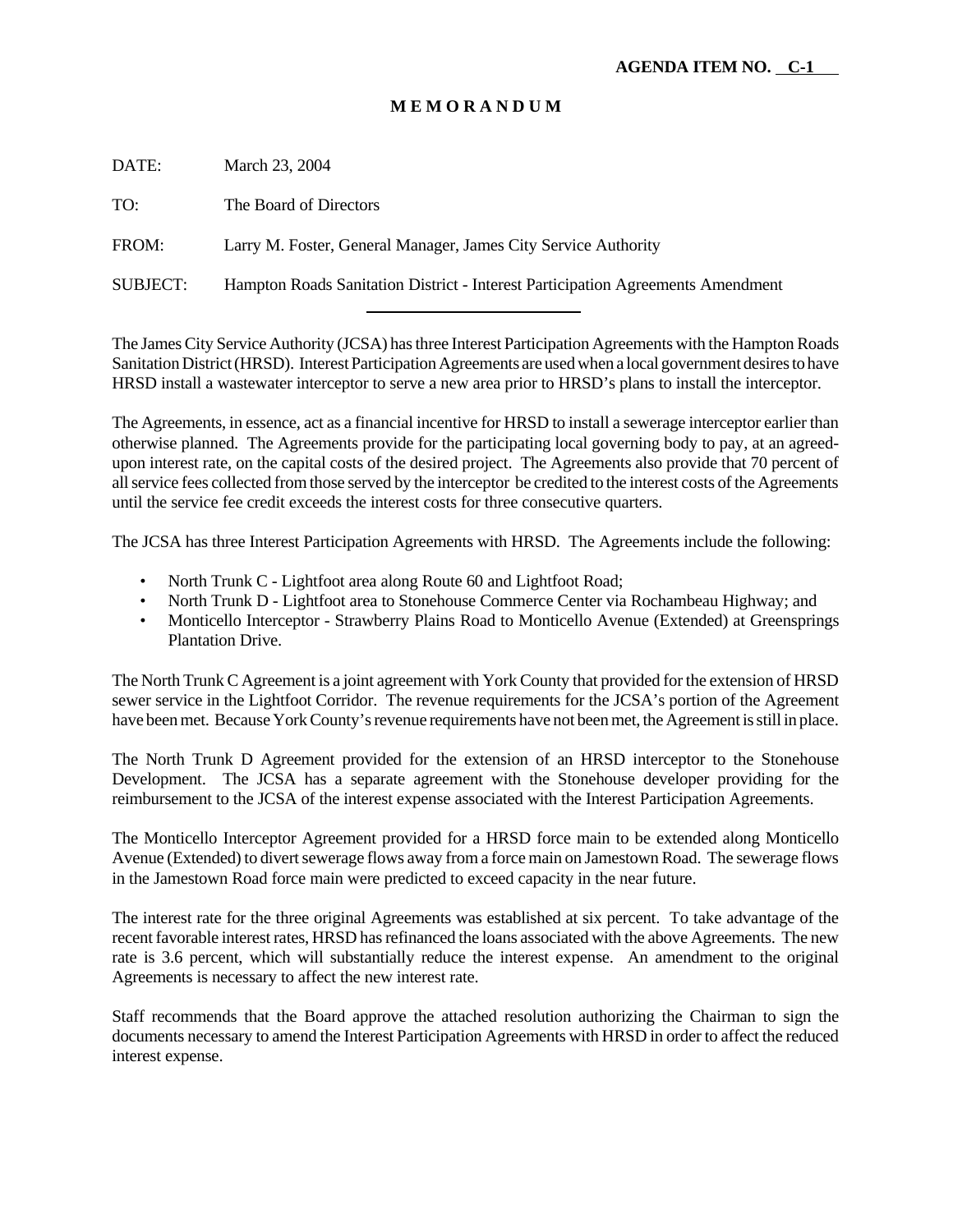Hampton Roads Sanitation District - Interest Participation Agreements Amendment March 23, 2004 Page 2

Larry M. Foster

\_\_\_\_\_\_\_\_\_\_\_\_\_\_\_\_\_\_\_\_\_\_\_\_\_\_\_\_\_\_\_\_\_

LMF/gs HRSD\_IPA.mem

Attachment